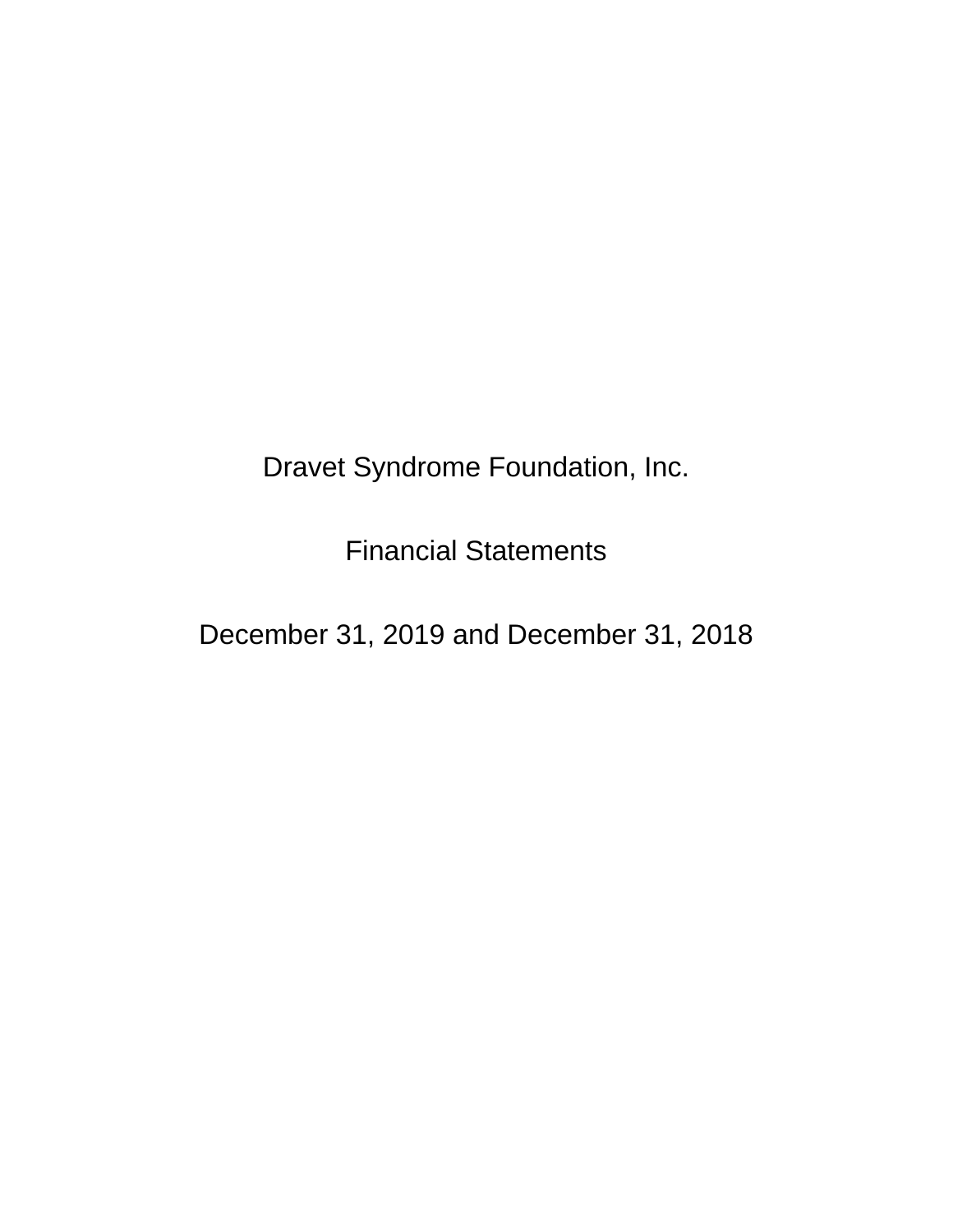# **Table of Contents**

**Page**

| <b>Financial Statements:</b>                                              |
|---------------------------------------------------------------------------|
| Statements of Financial Position at December 31, 2019 and 2018 3          |
| Statements of Activities for the Year Ended December 31, 2019 and 2018 4  |
| Statements of Cash Flows for the Year Ended December 31, 2019 and 2018 5  |
| Statement of Functional Expenses for the Year Ended December 31, 2019 and |
|                                                                           |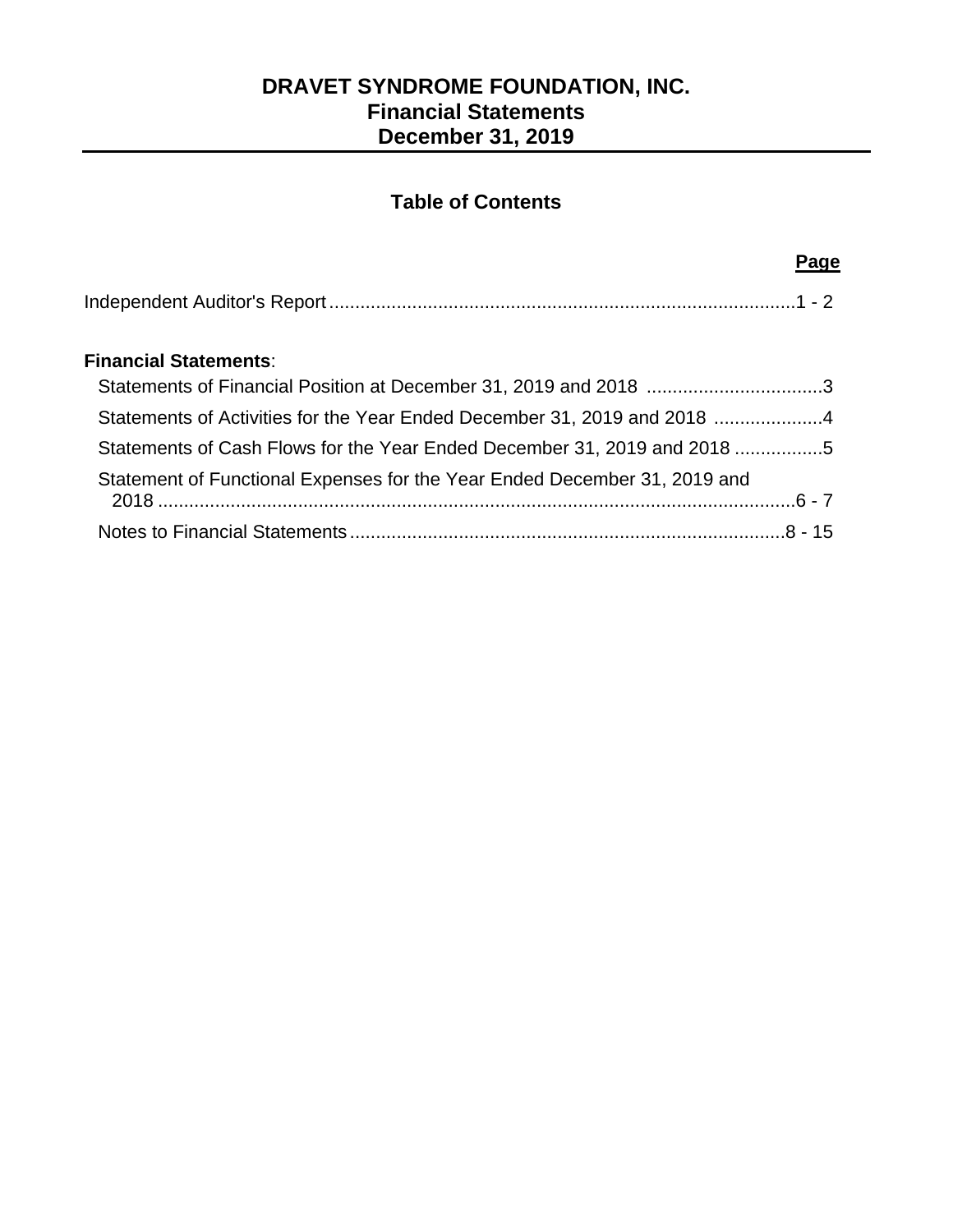April 3, 2020

# **INDEPENDENT AUDITOR'S REPORT**

To The Board of Directors of Dravet Syndrome Foundation, Inc.

We have audited the accompanying financial statements of Dravet Syndrome Foundation, Inc. (a nonprofit organization), which comprise the statement of financial position as of December 31, 2019 and 2018, and the related statements of activities, functional expenses and cash flows for the years then ended, and the related notes to the financial statements.

## **Management's Responsibility for the Financial Statements**

Management is responsible for the preparation and fair presentation of these financial statements in accordance with accounting principles generally accepted in the United States of America; this includes the design, implementation, and maintenance of internal control relevant to the preparation and fair presentation of financial statements that are free from material misstatement, whether due to fraud or error.

#### **Auditor's Responsibility**

Our responsibility is to express an opinion on these financial statements based on our audit. We conducted our audit in accordance with auditing standards generally accepted in the United States of America. Those standards require that we plan and perform the audit to obtain reasonable assurance about whether the financial statements are free of material misstatement.

An audit involves performing procedures to obtain audit evidence about the amounts and disclosures in the financial statements. The procedures selected depend on the auditor's judgment, including the assessment of the risks of material misstatement of the financial statements, whether due to fraud or errors. In making those risk assessments, the auditor considers internal control relevant to the entity's preparation and fair presentation of the financial statements in order to design audit procedures that are appropriate in the circumstances, but not for the purpose of expressing an opinion on the effectiveness of the entity's internal control. Accordingly, we express no such opinion. An audit also evaluating the appropriateness of accounting policies used and the reasonableness of significant accounting estimates made by management, as well as evaluating the overall presentation of the financial statements.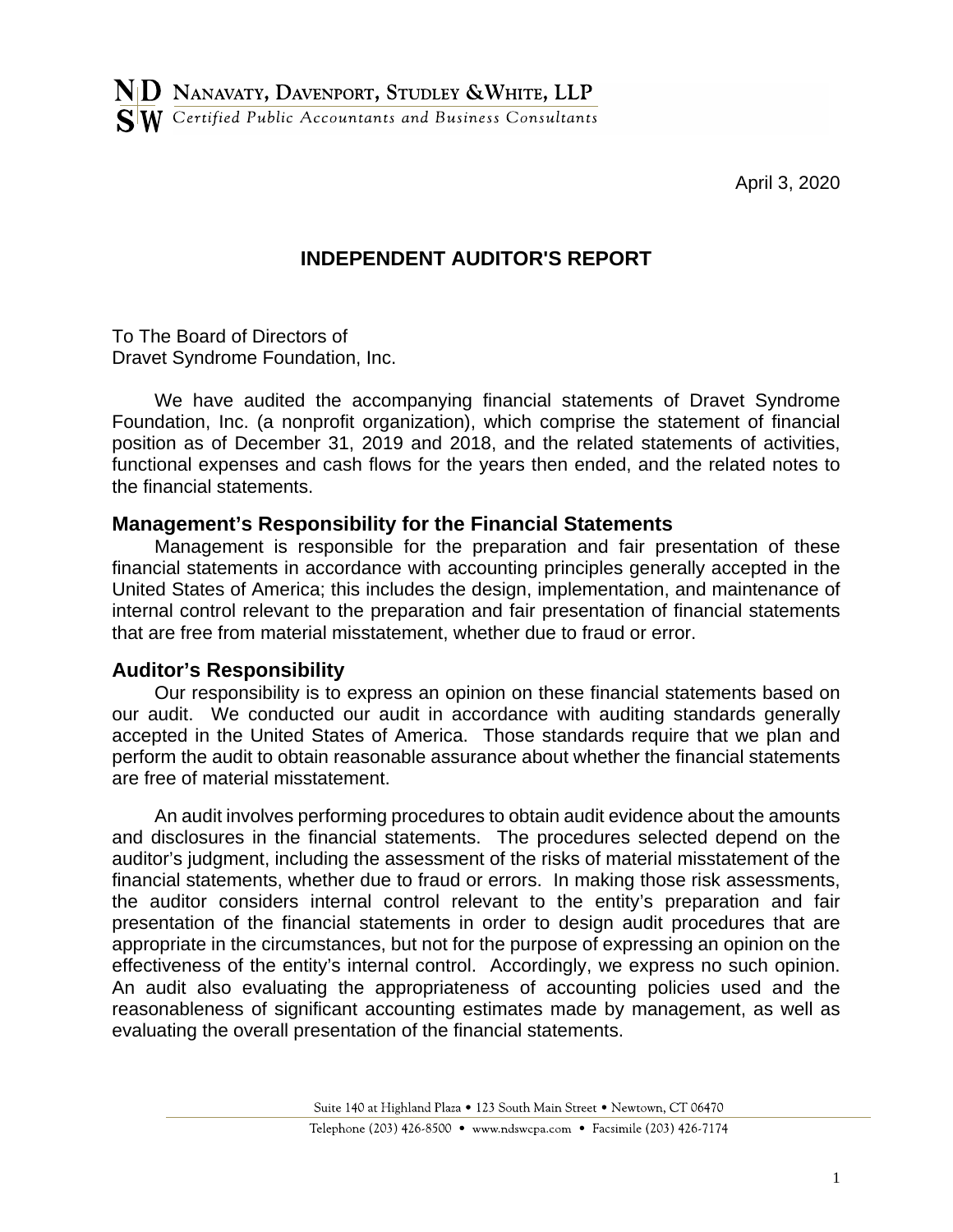We believe that the audit evidence we have obtained is sufficient and appropriate to provide a basis for our audit opinion.

## **Opinion**

In our opinion, the financial statements referred to above present fairly, in all material respects the financial position of Dravet Syndrome Foundation, Inc. as of December 31, 2019 and December 31, 2018, and the changes in its net assets and its cash flows for the years then ended in accordance with accounting principles generally accepted in the United States of America.

Nanavaty, Davenport, Studley & White, LLP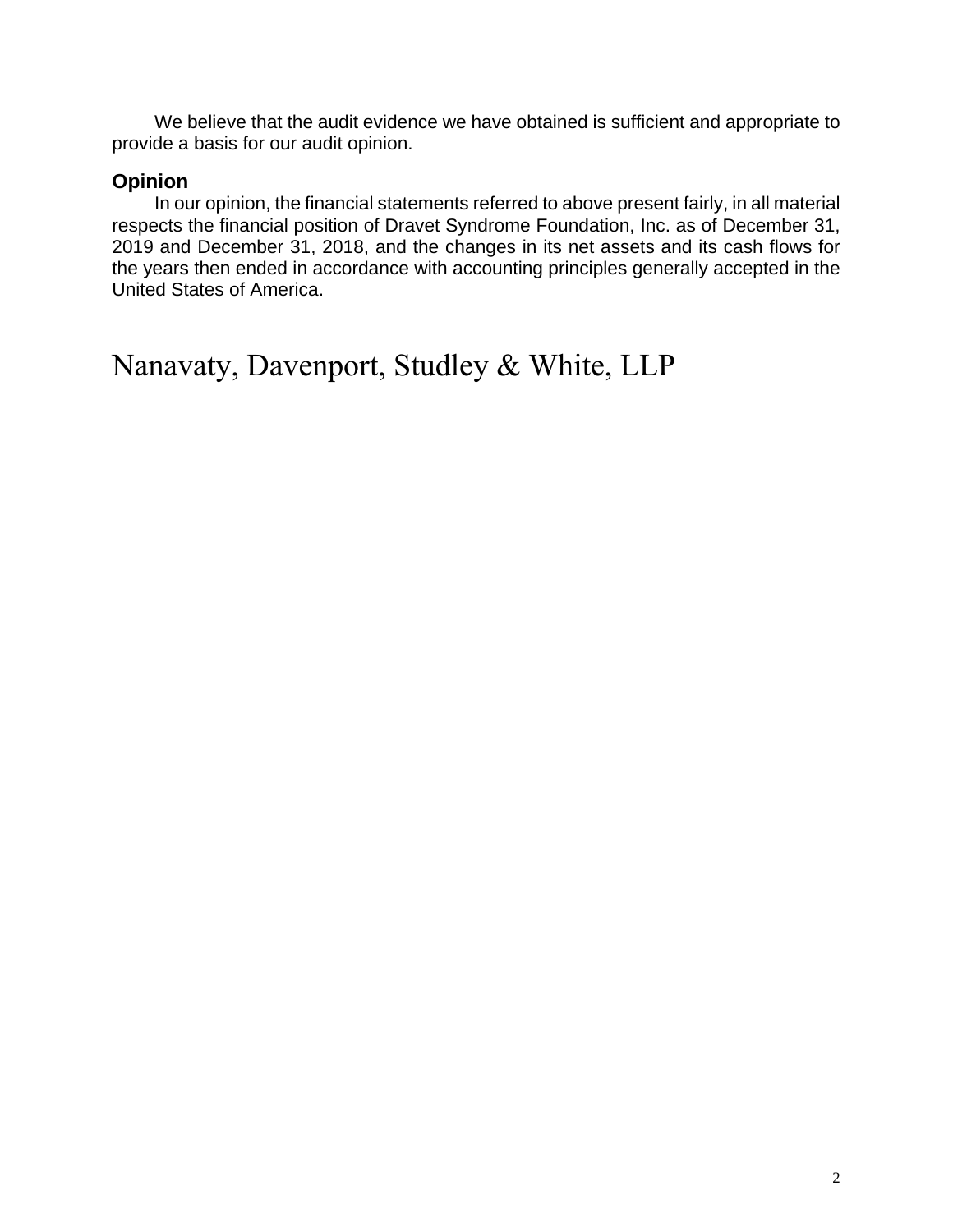# **DRAVET SYNDROME FOUNDATION, INC. Statements of Financial Position December 31,**

|                                                  | 2019  |           |    | 2018      |  |  |
|--------------------------------------------------|-------|-----------|----|-----------|--|--|
| <b>Assets</b>                                    |       |           |    |           |  |  |
| Assets                                           |       |           |    |           |  |  |
| Cash and cash equivalents                        | \$    | 705,623   | \$ | 2,559,221 |  |  |
| <b>Investments</b>                               |       | 2,691,056 |    |           |  |  |
| Accounts receivable                              |       | 147,905   |    | 58,638    |  |  |
| Prepaid expenses                                 |       | 73,771    |    | 39,041    |  |  |
| <b>Total Assets</b>                              | \$    | 3,618,355 | \$ | 2,656,900 |  |  |
| <b>Liabilities and Net Assets</b><br>Liabilities |       |           |    |           |  |  |
| Accounts payable                                 | $\$\$ | 276,857   | \$ | 183,739   |  |  |
| <b>Total Liabilities</b>                         |       | 276,857   |    | 183,739   |  |  |
| Net Assets                                       |       |           |    |           |  |  |
| Net assets without donor restrictions            |       | 3,341,498 |    | 2,473,161 |  |  |
| <b>Total Net Assets</b>                          |       | 3,341,498 |    | 2,473,161 |  |  |
| <b>Total Liabilities and Net Assets</b>          | S     | 3,618,355 | \$ | 2,656,900 |  |  |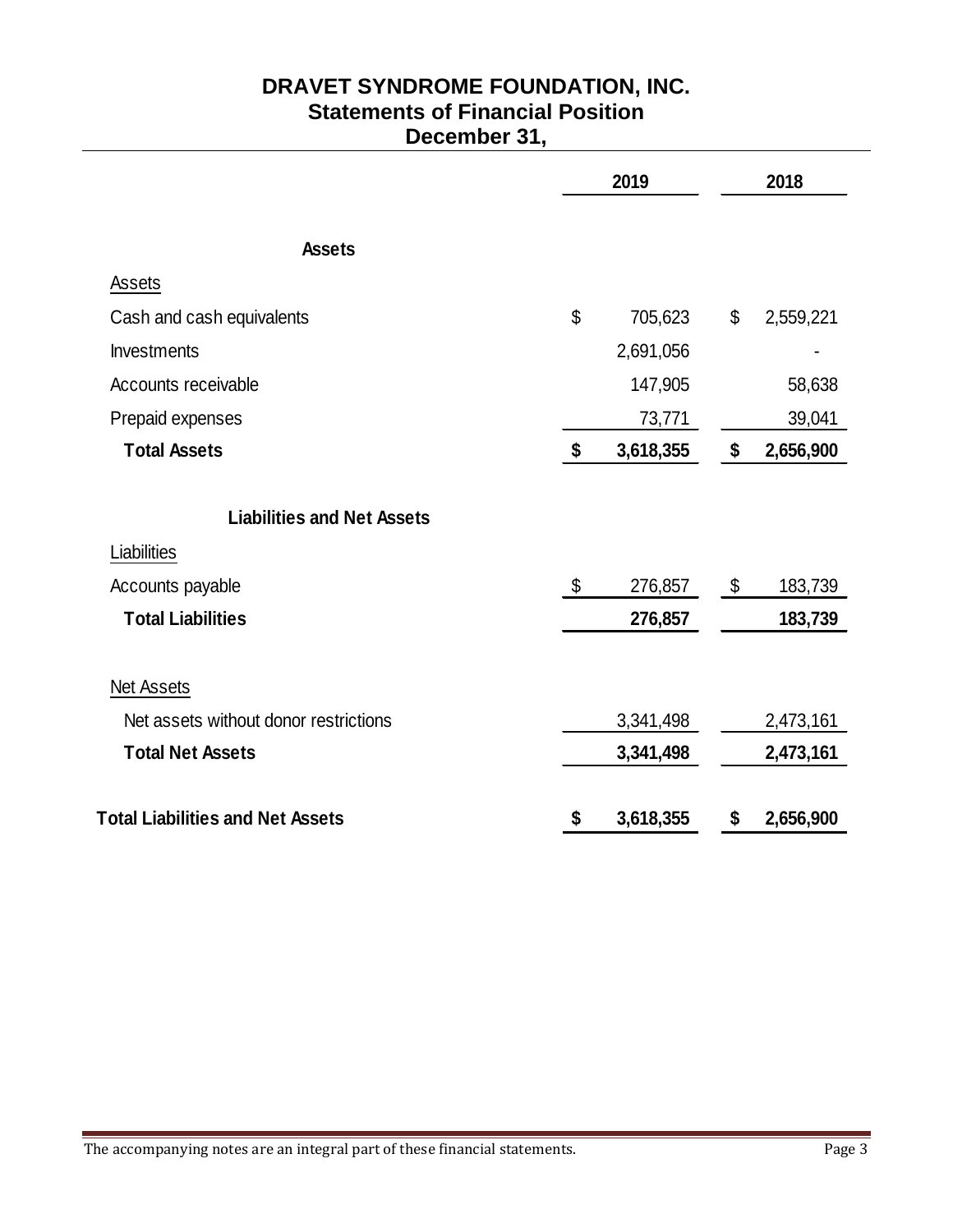# **DRAVET SYNDROME FOUNDATION, INC. Statements of Activities For the Year Ended December 31,**

|                                             |            | 2019 |           |    | 2018      |  |  |
|---------------------------------------------|------------|------|-----------|----|-----------|--|--|
| <b>Change in Net Assets</b>                 |            |      |           |    |           |  |  |
| <b>Revenues and Other Support</b>           |            |      |           |    |           |  |  |
| Special events                              | - revenue  | \$   | 1,214,847 | \$ | 923,496   |  |  |
|                                             | - expenses |      | (173,468) |    | (79, 494) |  |  |
|                                             | - net      |      | 1,041,379 |    | 844,002   |  |  |
| Program service revenue                     |            |      | 379,531   |    | 511,463   |  |  |
| Contributions and grants                    |            |      | 566,255   |    | 657,764   |  |  |
| Investment return, net                      |            |      | 42,174    |    | 523       |  |  |
| Other income                                |            |      | 1,131     |    | 3,468     |  |  |
| <b>Total Revenues and Other Support</b>     |            |      | 2,030,470 |    | 2,017,220 |  |  |
| <b>Expenses</b><br><b>Program Services:</b> |            |      |           |    |           |  |  |
| Patient and family services                 |            |      | 118,861   |    | 263,616   |  |  |
| Professional education and meetings         |            |      | 78,153    |    | 75,850    |  |  |
| Research                                    |            |      | 660,894   |    | 426,512   |  |  |
| <b>Total Program Services</b>               |            |      | 857,908   |    | 765,978   |  |  |
| <b>Support Services:</b>                    |            |      |           |    |           |  |  |
| Management and general                      |            |      | 216,575   |    | 199,207   |  |  |
| Fundraising                                 |            |      | 87,650    |    | 77,176    |  |  |
| <b>Total Support Services</b>               |            |      | 304,225   |    | 276,383   |  |  |
| <b>Total Expenses</b>                       |            |      | 1,162,133 |    | 1,042,361 |  |  |
| Increase in net assets                      |            |      | 868,337   |    | 974,859   |  |  |
| Net assets at beginning of year             |            |      | 2,473,161 |    | 1,498,302 |  |  |
| Net assets at end of year                   |            | \$   | 3,341,498 | \$ | 2,473,161 |  |  |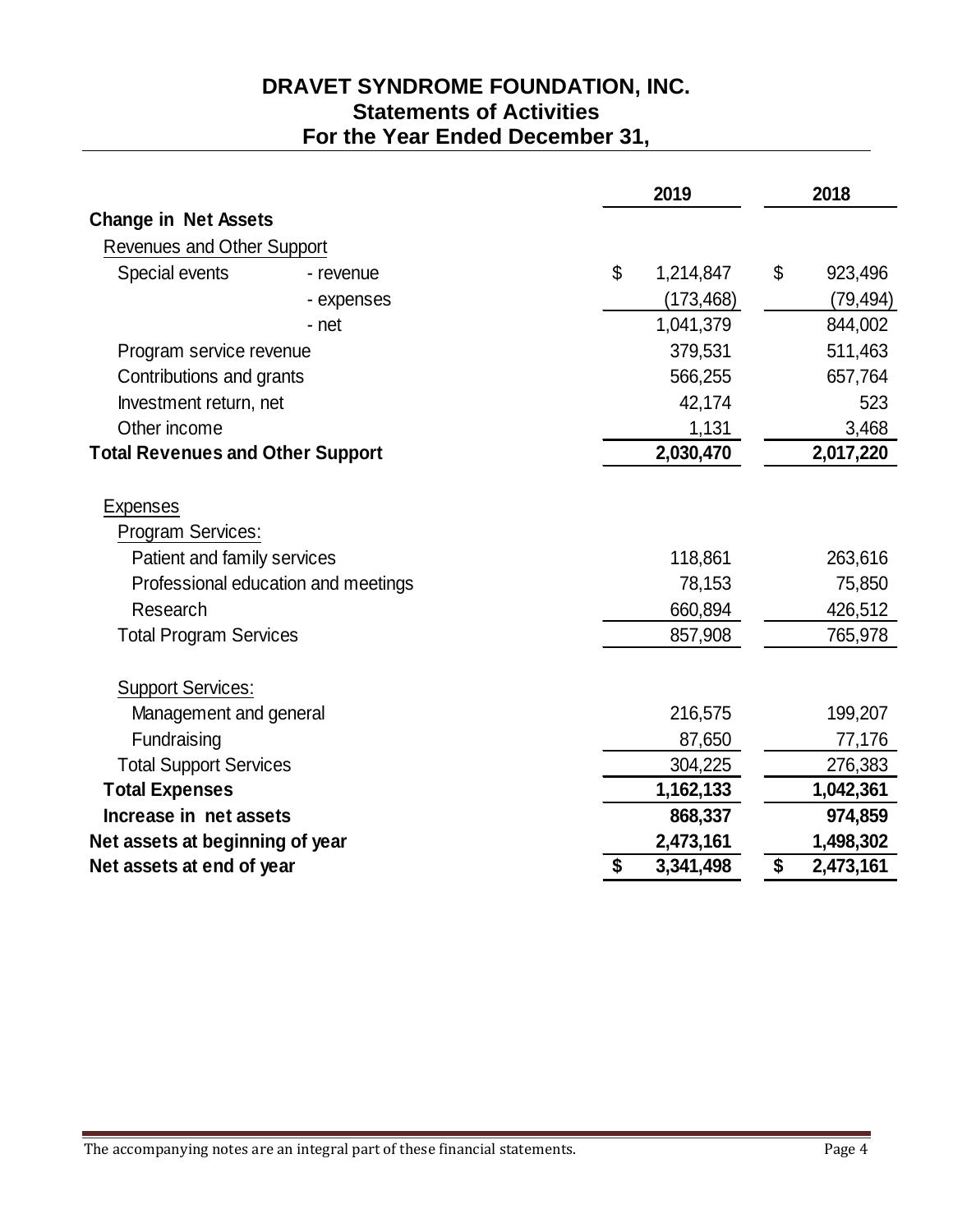# **DRAVET SYNDROME FOUNDATION, INC. Statements of Cash Flows For the Year Ended December 31,**

|                                                      | 2019             | 2018            |  |  |
|------------------------------------------------------|------------------|-----------------|--|--|
| <b>Cash Flows from Operating Activities:</b>         |                  |                 |  |  |
| Increase in net assets                               | $\$\$<br>868,337 | \$<br>974,005   |  |  |
|                                                      | 868,337          | 974,005         |  |  |
| Changes in assets and liabiliies:                    |                  |                 |  |  |
| (Increase) decrease in:                              |                  |                 |  |  |
| Accounts receivable                                  | (89, 267)        | 8,996           |  |  |
| Prepaid expenses                                     | (34, 730)        | (20, 879)       |  |  |
|                                                      | (123, 997)       | (11, 883)       |  |  |
| Increase (decrease) in:                              |                  |                 |  |  |
| Accounts payable and accrued expenses                | 93,118           | (77, 105)       |  |  |
|                                                      | 93,118           | (77,105)        |  |  |
| Net cash provided by operating activities            | 837,458          | 885,017         |  |  |
| <b>Cash Flows from Investing Activities:</b>         |                  |                 |  |  |
| Purchase of investments                              | (2,691,056)      | 1,899           |  |  |
| Net cash (used in) provided by investing activities  | (2,691,056)      | 1,899           |  |  |
| Net (decrease) increase in cash and cash equivalents | (1,853,598)      | 886,916         |  |  |
| Cash and cash equivalents at beginning of year       | 2,559,221        | 1,672,305       |  |  |
| Cash and cash equivalents at end of year             | 705,623<br>\$    | \$<br>2,559,221 |  |  |
|                                                      |                  |                 |  |  |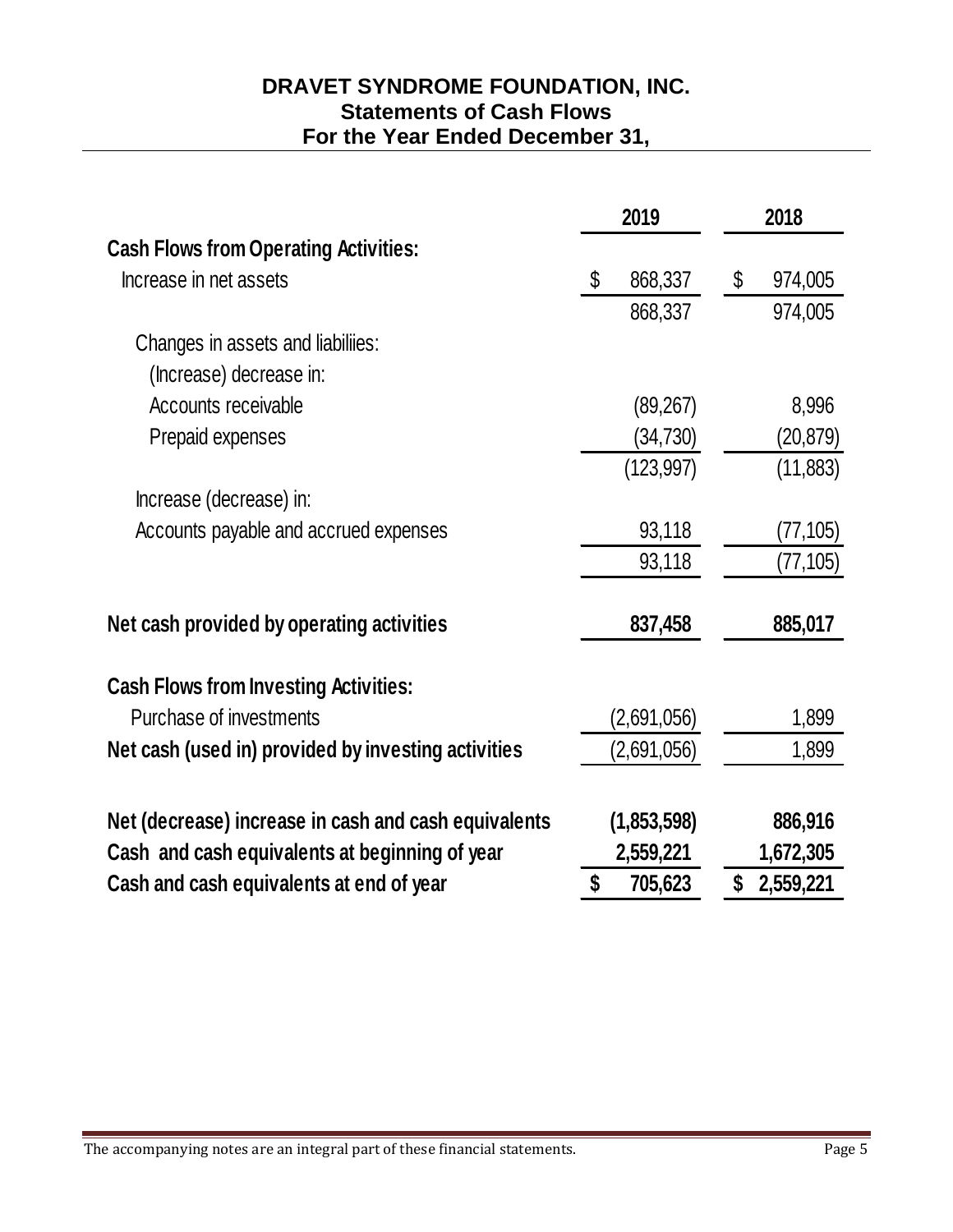# **DRAVET SYNDROME FOUNDATION, INC. Statement of Functional Expenses For the Year Ended December 31, 2019**

|                            | Patient and     |        | Professional         |                          |               |                |                     |                 |
|----------------------------|-----------------|--------|----------------------|--------------------------|---------------|----------------|---------------------|-----------------|
|                            | Family          |        | <b>Education and</b> |                          | Management    |                |                     |                 |
|                            | <b>Services</b> |        | <b>Meetings</b>      | Research                 | and General   |                | <b>Fund Raising</b> | Total           |
| <b>Professional fees</b>   | \$              |        | \$                   | \$                       | \$<br>4,000   | $\mathfrak{L}$ |                     | \$<br>4,000     |
| <b>Salaries</b>            |                 | 47,352 | 9,497                | 3,808                    | 166,400       |                | 48,422              | 275,479         |
| Payroll taxes              |                 | 4,215  | 773                  | 313                      | 13,777        |                | 3,937               | 23,015          |
| Telephone                  |                 | 188    | 188                  |                          | 188           |                | 188                 | 752             |
| Office supplies            |                 | 3,853  |                      |                          | 2,428         |                | 2,422               | 8,703           |
| <b>Insurance</b>           |                 | 527    | 32                   | 13                       | 2,163         |                | 896                 | 3,631           |
| Postage                    |                 | 1,272  | 28                   |                          | 494           |                | 505                 | 2,299           |
| Printing                   |                 | 969    | $\blacksquare$       |                          | 699           |                | 2,177               | 3,845           |
| Patient assistance         |                 | 19,906 |                      | $\overline{\phantom{a}}$ |               |                |                     | 19,906          |
| Dues and subscriptions     |                 | 519    | 919                  |                          | 10,380        |                | 3,214               | 15,032          |
| Bank charges               |                 | 195    |                      | 150                      | 6,096         |                | 25,462              | 31,903          |
| Taxes, Licenses and Fees   |                 |        |                      |                          | 4,605         |                |                     | 4,605           |
| Grants                     |                 | 400    |                      | 656,610                  |               |                |                     | 657,010         |
| Conferences and meetings   |                 | 39,465 | 66,716               |                          | 5,345         |                |                     | 111,526         |
| Other expenses             |                 |        |                      |                          |               |                | 427                 | 427             |
| Total expenses before fund |                 |        |                      |                          |               |                |                     |                 |
| raising                    | 118,861<br>S    |        | \$<br>78,153         | \$<br>660,894            | \$<br>216,575 | \$             | 87,650              | \$<br>1,162,133 |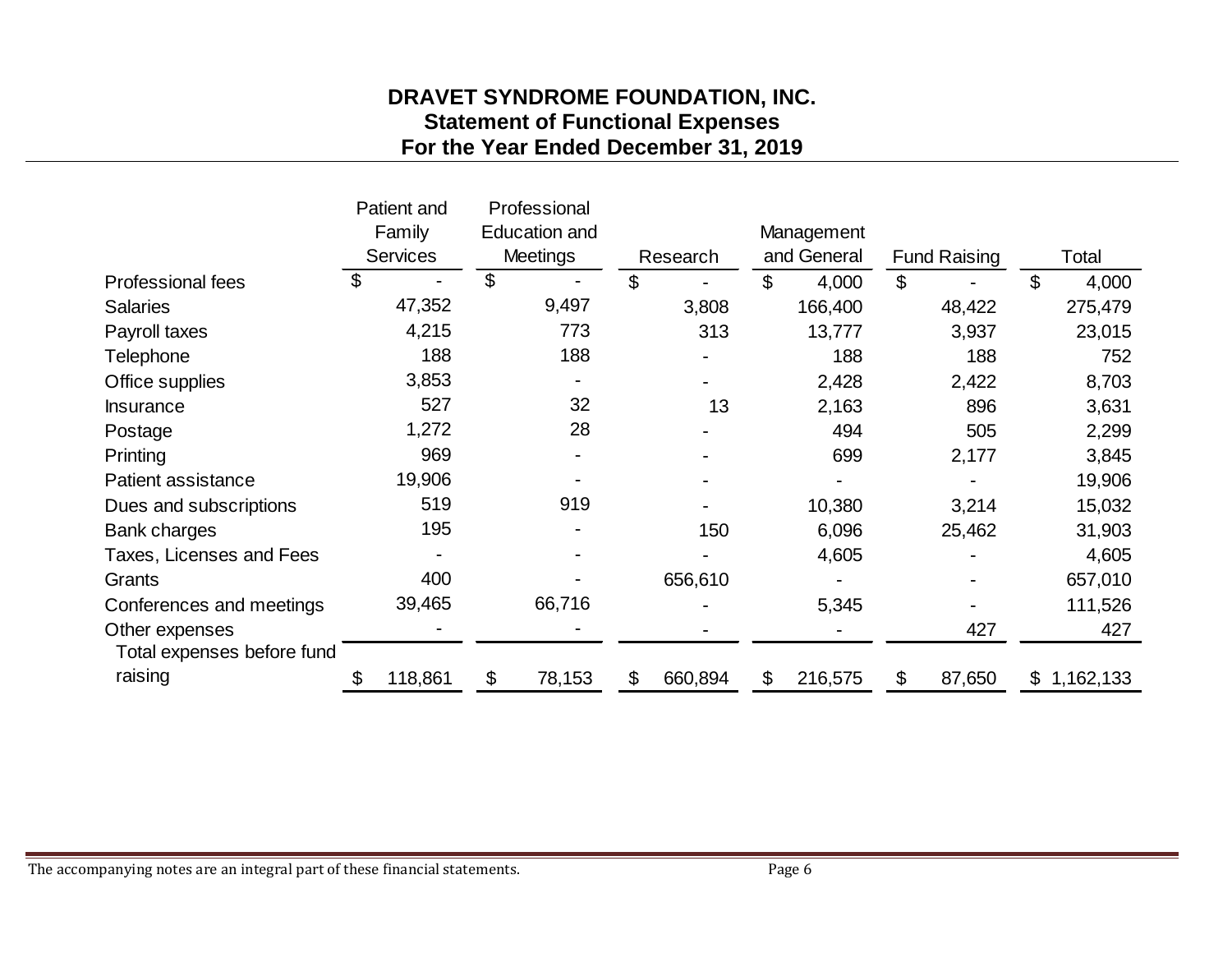# **DRAVET SYNDROME FOUNDATION, INC. Statement of Functional Expenses For the Year Ended December 31, 2018**

|                            | Patient and     | Professional         |               |               |    |                     |     |           |
|----------------------------|-----------------|----------------------|---------------|---------------|----|---------------------|-----|-----------|
|                            | Family          | <b>Education and</b> |               | Management    |    |                     |     |           |
|                            | <b>Services</b> | <b>Meetings</b>      | Research      | and General   |    | <b>Fund Raising</b> |     | Total     |
| <b>Professional fees</b>   | \$              |                      | \$            | \$<br>3,500   | \$ |                     | \$. | 3,500     |
| <b>Salaries</b>            | 27,804          | 8,668                | 3,555         | 156,420       |    | 36,313              |     | 232,760   |
| Payroll taxes              | 2,560           | 685                  | 294           | 12,907        |    | 2,842               |     | 19,288    |
| Telephone                  | 100             | 100                  |               | 100           |    | 100                 |     | 400       |
| Office supplies            | 3,700           | 669                  |               | 2,592         |    | 2,284               |     | 9,245     |
| <b>Insurance</b>           | 437             | 28                   | 11            | 2,119         |    | 813                 |     | 3,408     |
| Postage                    |                 |                      |               | 1,088         |    | 690                 |     | 1,778     |
| Printing                   | 935             | $\blacksquare$       |               | 2,754         |    | 1,819               |     | 5,508     |
| Patient assistance         | 31,458          |                      |               |               |    |                     |     | 31,458    |
| Dues and subscriptions     | 943             | 700                  |               | 6,369         |    | 1,834               |     | 9,846     |
| Advertising                |                 | 295                  |               | 296           |    | 66                  |     | 657       |
| Bank charges               | 2,699           |                      | 45            | 5,108         |    | 25,538              |     | 33,390    |
| Taxes, Licenses and Fees   |                 |                      |               | 4,432         |    |                     |     | 4,432     |
| Grants                     |                 |                      | 422,607       |               |    |                     |     | 422,607   |
| Conferences and meetings   | 192,980         | 64,705               |               | 1,522         |    |                     |     | 259,207   |
| Other expenses             |                 |                      |               |               |    | 4,877               |     | 4,877     |
| Total expenses before fund |                 |                      |               |               |    |                     |     |           |
| raising                    | 263,616         | \$<br>75,850         | \$<br>426,512 | \$<br>199,207 | S  | 77,176              | \$  | 1,042,361 |

.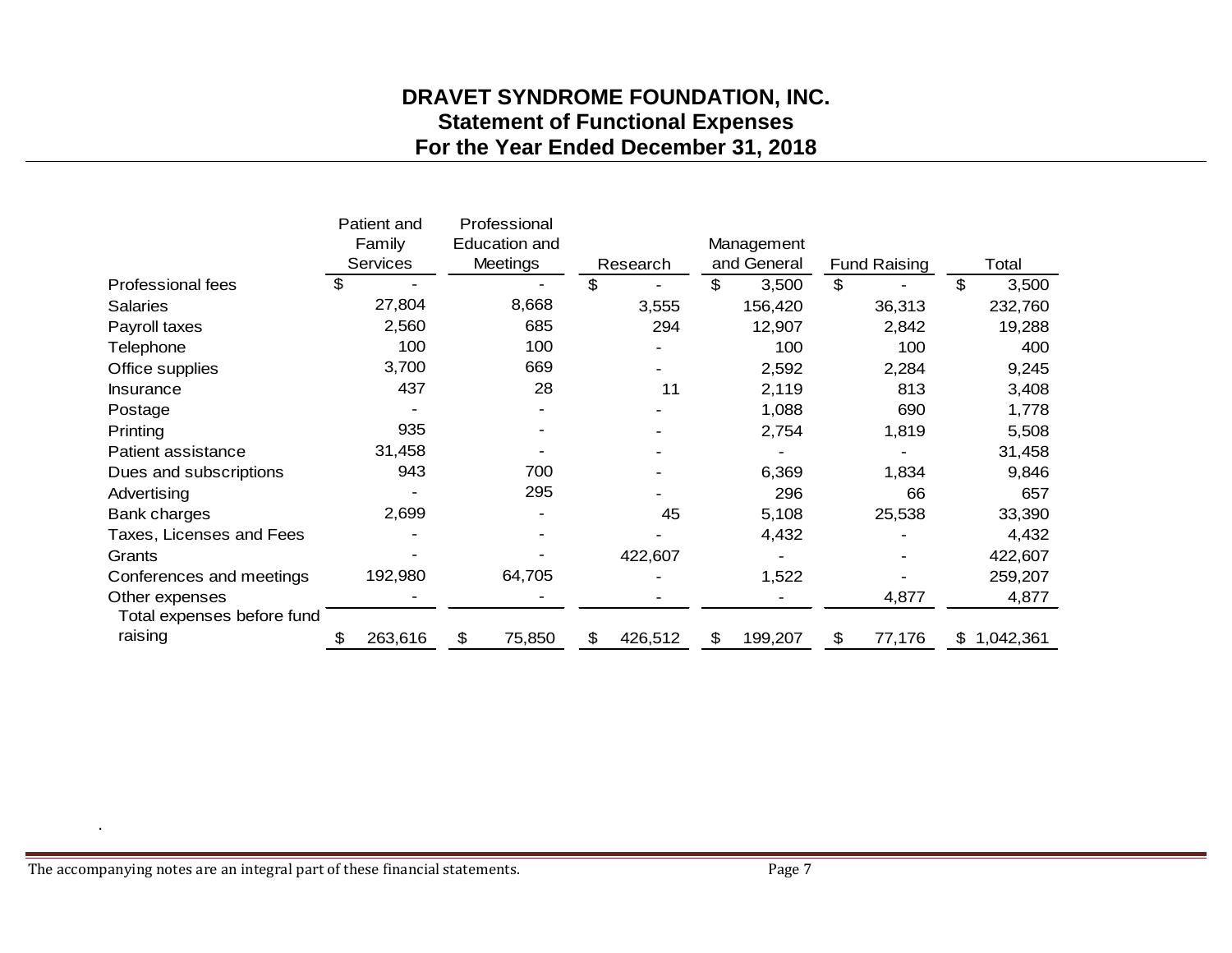### **Note 1 - Summary of Significant Accounting Policies General**

The Dravet Syndrome Foundation, Inc. (DSF) was incorporated as a not-for-profit, publicly supported corporation on September 24, 2009 under the laws of the State of Connecticut. DSF was formed to promote and support research regarding Dravet Syndrome and related epilepsies. DSF funds research toward better treatments and a cure of Dravet syndrome and related epilepsies by awarding research grants to qualified scientists and doctors. The DSF produces an annual Research Roundtable Meeting to provide the opportunity for researchers and clinicians to collaborate and discuss better treatment options and a roadmap toward a cure and how to best facilitate both. Through the International Patience Assistance Grant Program, DSF provides grants to cover expenses not covered by medical insurance.

## **Basis of Accounting**

 The accompanying financial statements have been prepared on the accrual basis of accounting in accordance with accounting principles generally accepted in the United States of America.

## **Basis of Presentation**

The financial statements of the Organization comply with the Financial Statements of Notfor-Profit Organizations topic of the FASB Codification. Under this topic, the Organization reports information regarding it financial position and activities according to the following net assets classifications:

> **Net assets without donor restrictions**– Net assets that are not subject to donor-imposed restrictions and may be expended for any purpose in performing the primary objectives of the organization. These net assets may be used at the discretion of the Organization's management and Board of Directors.

> **Net assets with donor restrictions** – Net assets subject to stipulations imposed by donors and grantors. Some donor restrictions are temporary in nature; those restrictions will be met by actions of the Organization or by the passage of time. Other donor restrictions are perpetual in nature, where by the donor has stipulated the funds be maintained in perpetuity.

> Donor restricted contributions are reported as increases in net assets with donor restrictions. When a restriction expires, net assets are reclassified from net assets with donor restrictions to net assets without donor restrictions in the statements of activities.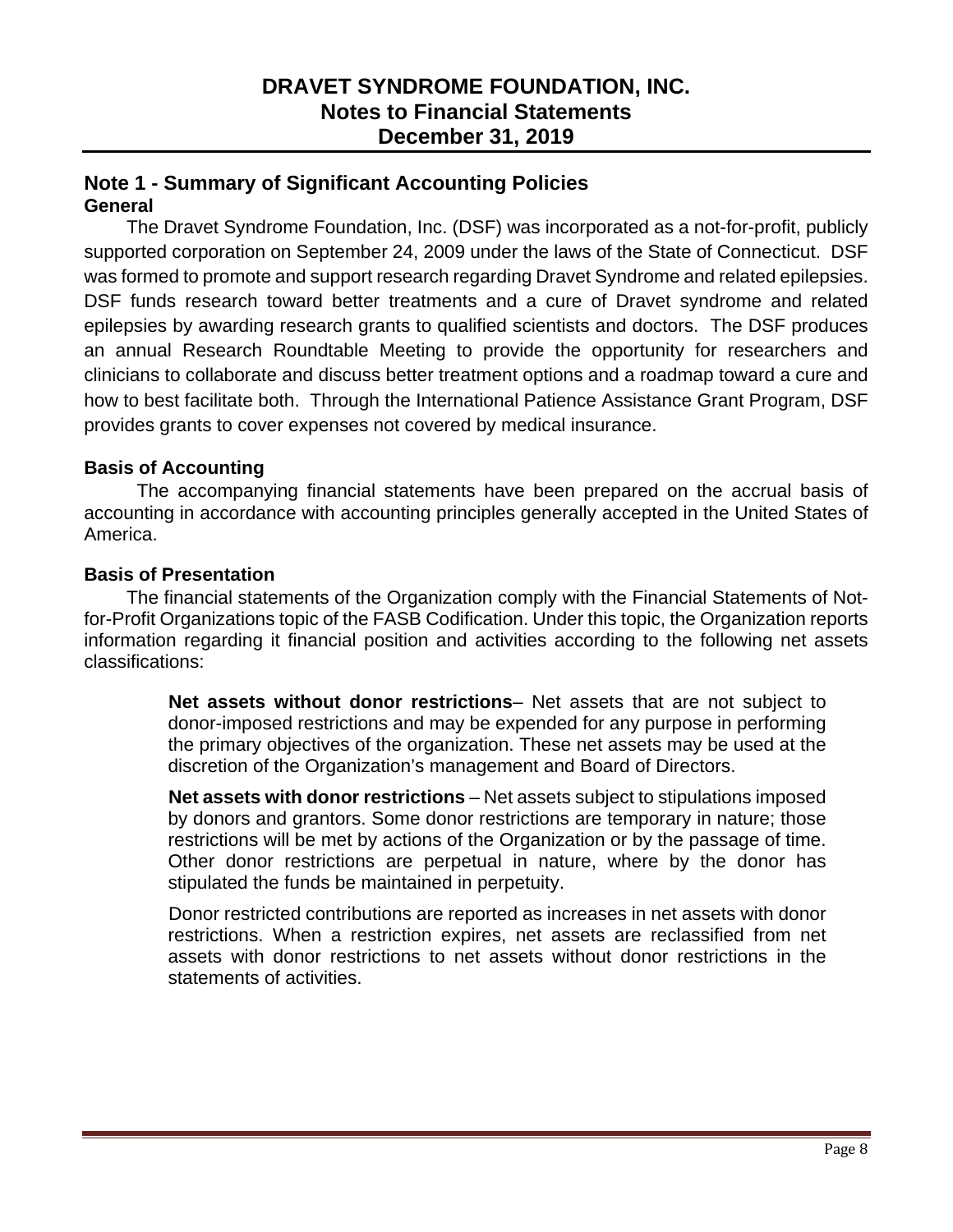## **Note 1 - Summary of Significant Accounting Policies (continued)**

#### **New Accounting Pronouncement**

On August 18, 2016, the FASB issued ASU 2016-14, Not-for-Profit Entities (Topic 958) – Presentation of Financial Statements of Not-for-Profit Entities. The update addresses the complexity and understandability of net asset classification, deficiencies in information about liquidity and availability of resources, and the lack of consistency in the type of information provided about expenses and investment return. The Organization has adjusted the presentation of these financial statements accordingly. The ASU has been applied retrospectively to all periods presented.

#### **Cash and Cash Equivalents**

For financial statement purposes, DSF considers funds in demand deposits, certificates of deposit, money market funds and all highly liquid debt instruments purchased with a maturity of three months or less to be cash equivalents.

#### **Accounts Receivable**

Accounts receivable are stated at the amount management expects to collect from outstanding balances.

#### **Income Taxes**

The Dravet Syndrome Foundation, Inc. is exempt from income taxes under Section 501(c)(3) of the Internal Revenue Code. A ruling from the Internal Revenue Service has determined that the Organization will be treated as a publicly supported organization, and not a private foundation. This qualifies the Organization for the 50% charitable contribution deduction for individual donors. Consequently, the accompanying financial statements do not include any provision for income taxes.

The Foundation recognizes the effect of tax positions only when they are more than likely that not of being sustained. Management has determined that the Foundation had no uncertain tax positions that qualify for either recognition or disclosure in the financial statements. In the normal course of business the Foundation's tax filings are subject to examination by federal and state authorities. The tax returns for the years ended December 31, 2016 and forward are subject to examination by taxing authorities.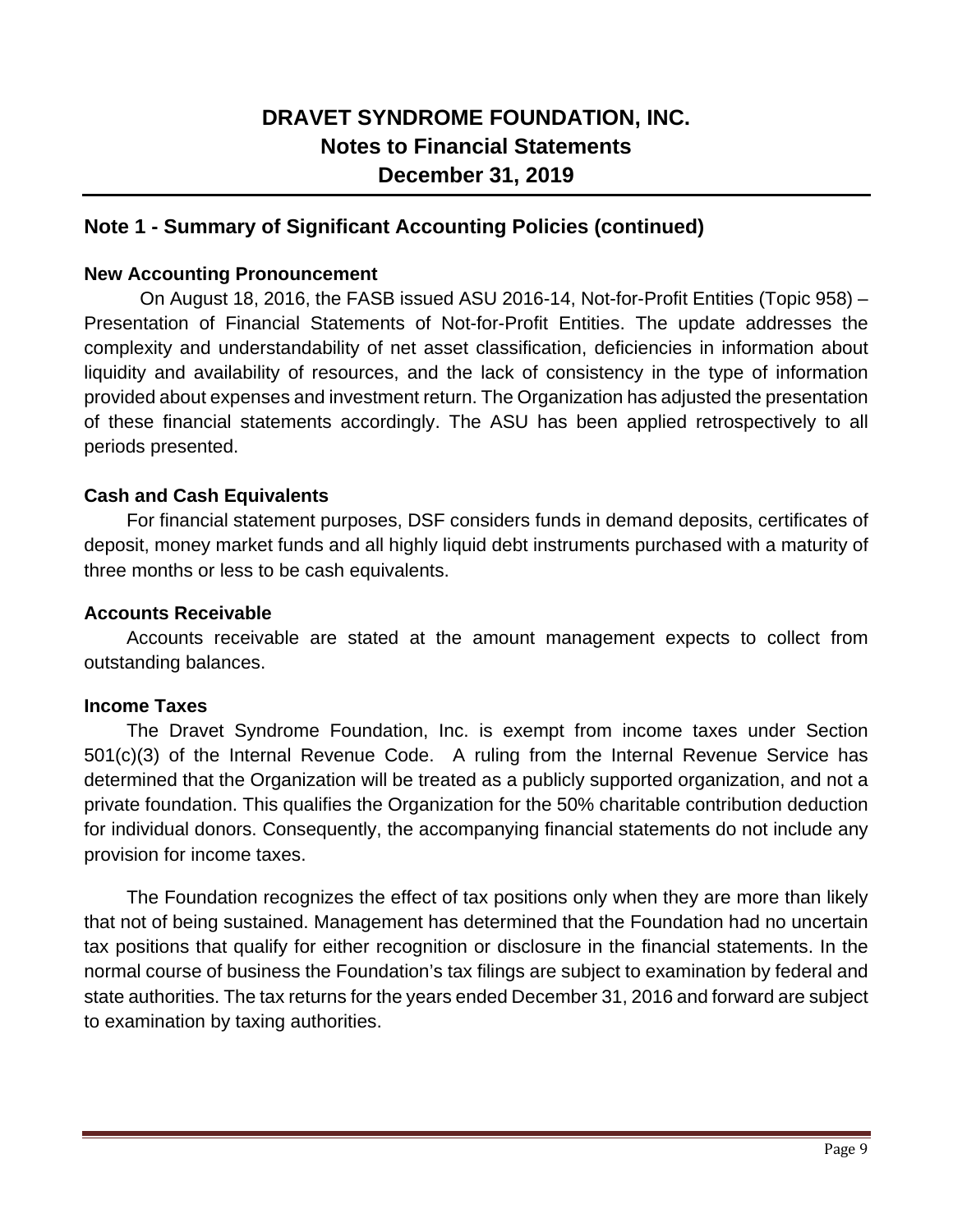## **Note 1 - Summary of Significant Accounting Policies (continued)**

#### **Functional Expenses**

The Foundation allocates expenses on a functional basis among programs and support services. Expenses that can be specifically identified are charged directly to the related program or support service. Other expenses that are common to several functions are allocated based on estimates made by management.

#### **Use of Estimates**

The preparation of financial statements in conformity with generally accepted accounting principles requires management to make estimates and assumptions that affect the reported amounts of assets and liabilities and disclosures of contingent assets and liabilities at the date of the financial statements. They also affect the reported amounts of revenues and expenses during the reporting period. Actual results could differ from those estimates.

#### **Investments**

Investments in equity securities with readily determinable fair market values and all investments in debt instruments are reported at fair value in the statement of financial position. Realized gains or losses and unrealized appreciation or depreciation are reflected in the accompanying statement of activities. If received as a donation, the investment is stated at fair value at the date of donation.

#### **Reclassifications**

Certain accounts in the prior-year financial statements have been reclassified for comparative purposes to conform with the presentation in the current-year financial statements.

#### **Revenue and Revenue Recognition**

The Foundation. recognizes contributions when cash, securities or other assets; an unconditional promise to give; or a notification of a beneficial interest is received. Conditional promises to give -that is, those with a measurable performance or other barrier and a right of return – are not recognized until the conditions on which they depend are met.

The Foundation has adopted Accounting Standards Update ( ASU ) No. 2018-08 *Not -for-Profit Entities: Clarifying the Scope and the Accounting Guidance for Contributions received and Contributions Made ( Topic 605)* as management believes the standard improves the usefulness and understandability of the Foundation's financial reporting.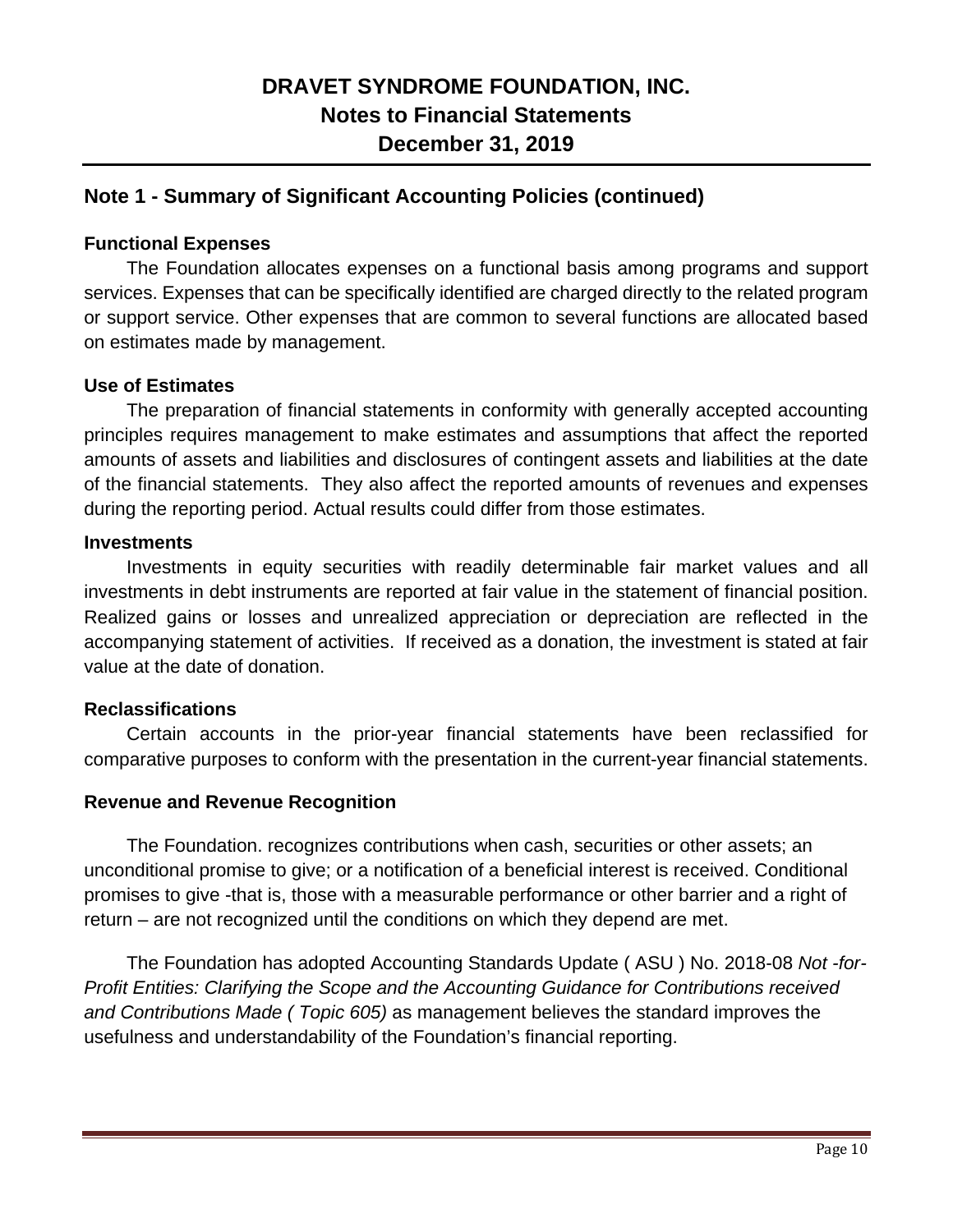# **Note 1 - Summary of Significant Accounting Policies (continued)**

Analysis of various provisions of this standard resulted in no significant changes in the way the Foundation recognizes revenue, therefore no changes to the previously issued audited financial statements were required on a retrospective basis. The presentation and disclosures of revenue have been enhanced in accordance with the standard.

#### **Contributions**

In accordance with financial accounting standards, the Organization records contributions received as without donor restrictions or with donor restrictions depending on the existence and or nature of any donor restrictions. Restricted net assets are reclassified to net assets without donor restrictions upon the satisfaction of the time or purpose restrictions

All contributions are considered to be available for unrestricted use unless specifically restricted by the donor. Support that is restricted by the donor, grantor or other outside party for particular operating purposes or for fixed asset acquisitions is reported as an increase in net assets without donor restrictions if the restriction expires in the reporting period in which the support is recognized.

#### **Subsequent Events**

In preparing these financial statements, management has evaluated subsequent events through April 3, 2020, which represents the date the financial statements were available to be issued.

## **Note 2 - Donated Services, Materials, Facilities**

The Foundation received donated services from unpaid volunteers. No amounts have been recognized in the accompanying statement of activities because the criteria for recognition of such volunteer effort under Accounting Standards Codification (ASC) 958 have not been satisfied. The contributions of services are recognized if the services received (a) create or enhance nonfinancial assets or (b) require specialized skills that are provided by individuals possessing those skills and would typically need to be purchased if not provided by donation.

## **Note 3 – Concentrations of Credit Risk Cash Balances**

The Foundation maintains its cash and cash equivalents in one financial institution. The balances are insured by the Federal Deposit Insurance Corporation at each institution up to \$250,000. The balances may at times during the year exceed the FDIC limit; however, the Foundation does not feel that there is any significant credit risk.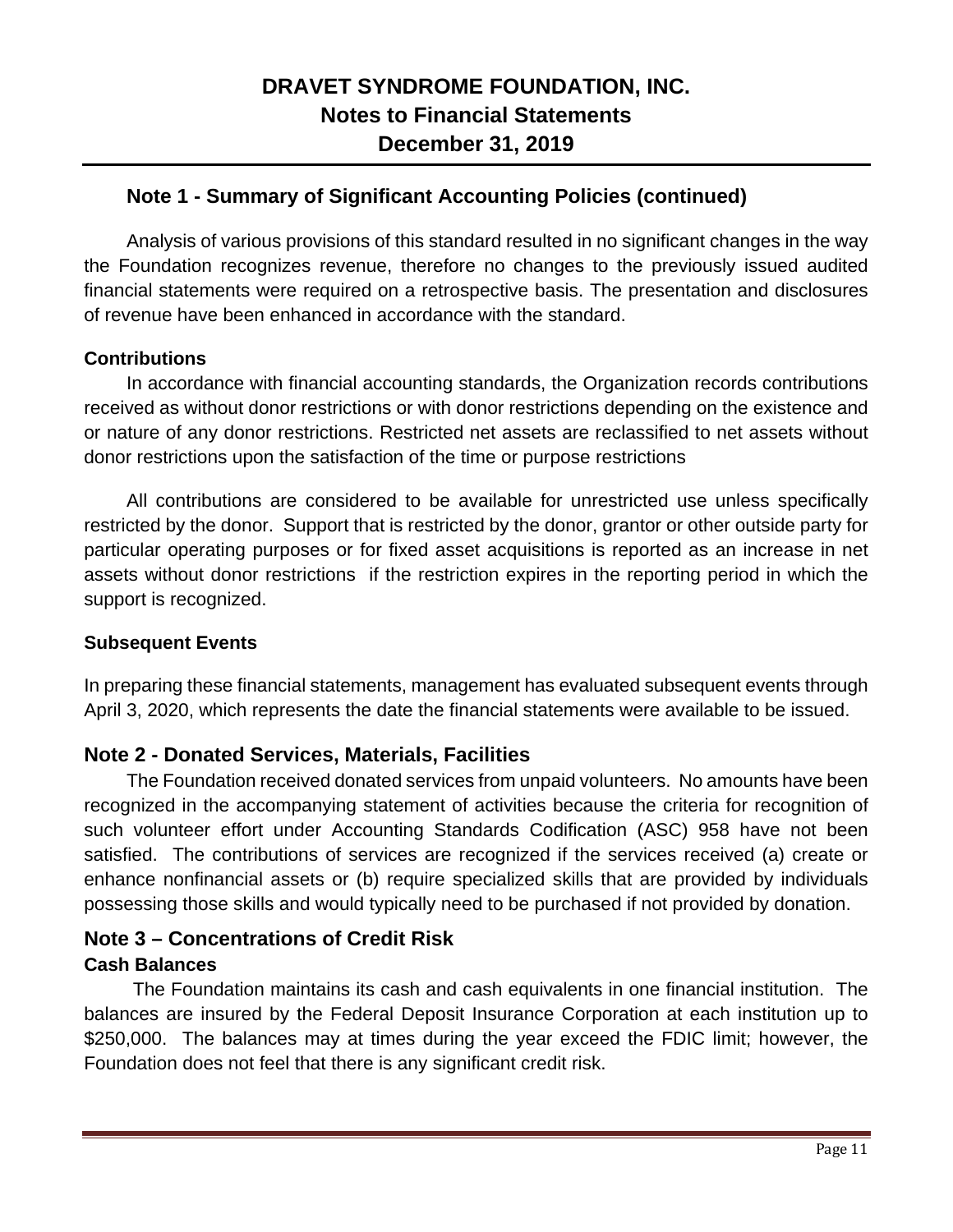# **Note 3 – Concentrations of Credit Risk (continued)**

### **Investments**

Investments in marketable securities with readily determinable fair values are reported at their fair values in the statement of financial position. Realized gains or losses and unrealized appreciation or depreciation are reflected in the accompanying statement of activities. The value of these investments is subject to fluctuations due to general market conditions and interest rates.

## **Note 4 - Research**

The Foundation has entered into agreements with several universities to fund research in 2019 and 2020.

## **Note 5 – Other**

The Foundation has been named the beneficiary of the Dravet Syndrome Foundation Endowment Fund. The Endowment Fund will pay out annually to the Foundation to support syndrome specific research to find better treatments and a cure while assisting afflicted individuals and their families living in Iowa. The endowment fund is administered by the Community Foundation of Dubuque, Iowa as Trustee. Distributions may be made annually from the net income of the fund.

## **Note 6 – Fair Value of Financial Instruments**

The Financial Accounting Standards Board ("FASB") Topic 820, under the FASB Accounting Standards Codification ("ASC") defines fair value, establishes a framework for measuring fair value, and expands disclosures about fair value measurements. This standard provides a consistent definition of fair value, which focuses on an exit price between market participants in an orderly transaction. The standard also prioritizes the use of observable inputs and minimizes the use of unobservable inputs by requiring that observable inputs be used when available.

Observable inputs are inputs that market participants would use in pricing the respective asset or liability based on market data obtained from independent sources. Unobservable inputs reflect assumptions that market participants would use in pricing the asset or liability based on the best information available in the circumstances. The hierarchy is categorized into three levels based on the transparency of inputs as follows:

**Level 1 -** Quoted prices are available in active markets for identical assets or liabilities as of the report date. A quoted price for an identical asset or liability in an active market provides the most reliable fair value measurement because it is directly observable to the market.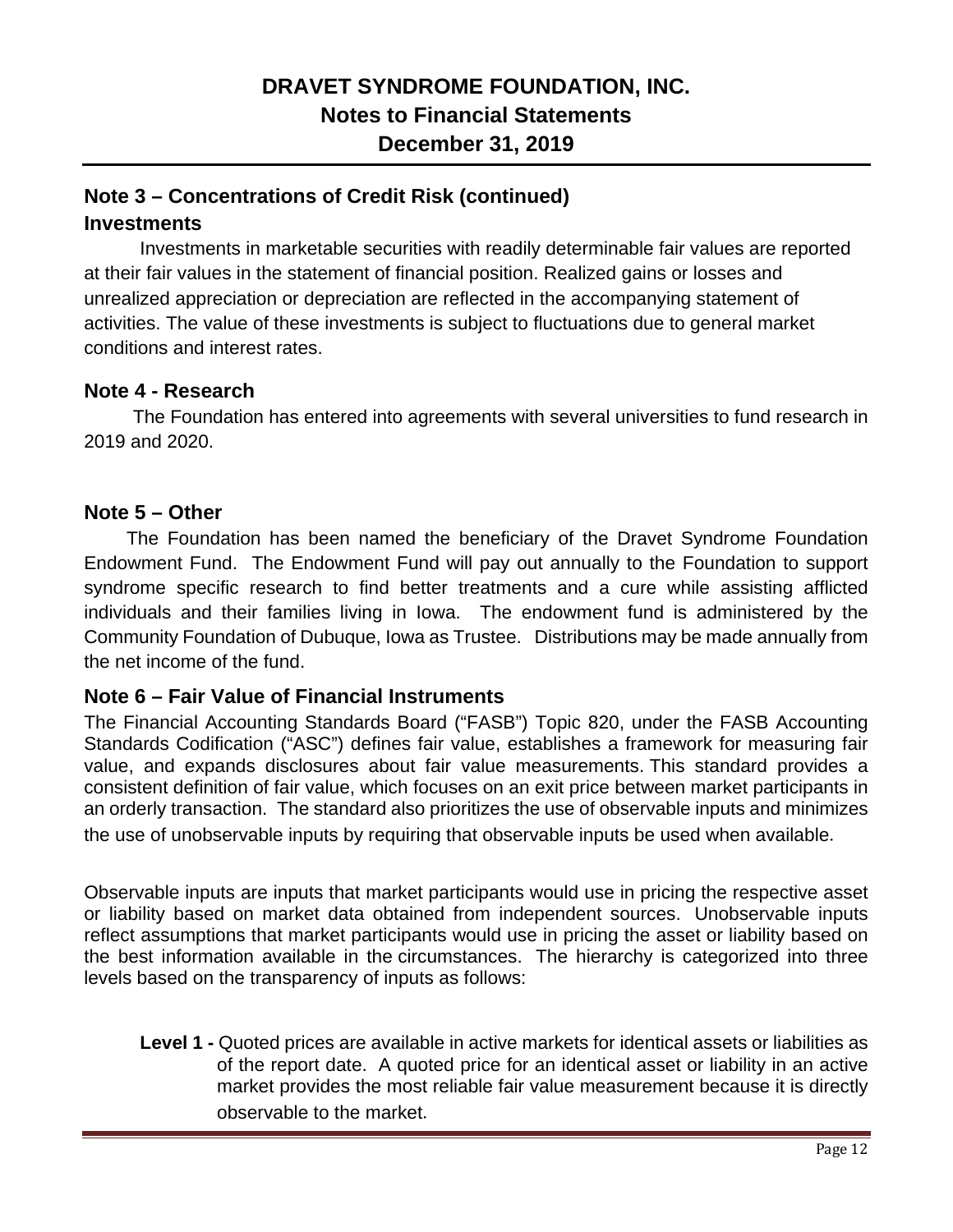### **Note 6 – Fair Value of Financial Instruments (continued)**

- **Level 2 –** Pricing inputs are other than quoted prices in active markets, which are either directly or indirectly observable as of the report date. The nature of these securities includes investments for which quoted prices are available but traded less frequently and investments that are fair valued using other securities, the parameters of which can be directly observed. Also included in Level 2 are investments measured using a net asset value ("NAV") per share, or its equivalent, that may be redeemed at NAV at the date of the statement of financial position or in the near dear, which DSF has determined to be within 90 days.
	- **Level 3 -** Investments that have little to no pricing observability as of the report date. These investments are measured using management's best estimate of fair value, where the inputs into the determination of fair value are not observable and require significant management judgment or estimation.

Inputs are used in applying the various valuation techniques and broadly refer to the assumptions that market participants use to make valuation decisions, including assumptions about risk. Inputs may include price information, volatility statistics, specific and broad credit data, liquidity statistics, and other factors. A financial instrument's level within the fair value hierarchy is based on the lowest level of any input that is significant to the fair value measurement. However, the determination of what constitutes "observable" requires significant judgment by DSF. DSF considers observable data to be that market data that is readily available, regularly distributed or updated, reliable and verifiable, not proprietary, and provided by independent sources that are actively involved in the relevant market.

The categorization of a financial instrument within the hierarchy is based upon the pricing transparency of the instrument and does not necessarily correspond to DSFs' perceived risk of that instrument.

DSF's policy is to recognize transfers in and transfers out of levels at the end of the reporting period.

The following is a description of the valuation methodologies used for assets measured at fair value: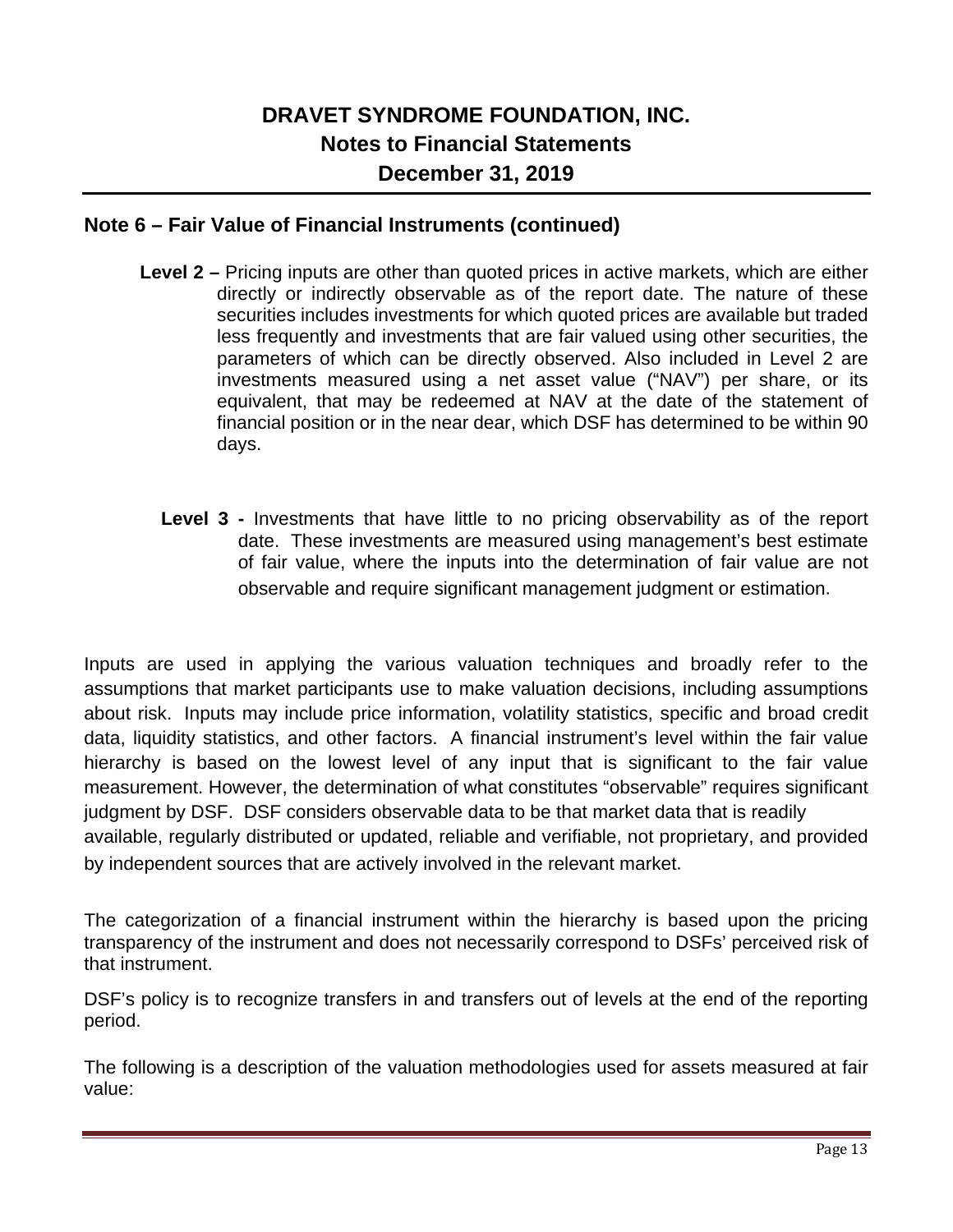**Exchange Traded Funds, Common Stocks and Mutual Funds** – These items are valued at the closing price reported in the active market in which the individual securities are traded.

There have been no changes in the methodologies used at December 31, 2019.

# **DRAVET SYNDROME FOUNDATION, INC. Notes to Financial Statements December 31, 2019**

## **Note 6– Fair Value of Financial Instruments (continued)**

**Assets Measured at Fair-Value on a Recurring Basis** – The following is a summary of the source of fair-value measurements for assets that are measured at fair-value on a recurring basis as of December 31:

|                                 | 2019        |         |            |             |  |  |  |  |  |  |
|---------------------------------|-------------|---------|------------|-------------|--|--|--|--|--|--|
| <b>Investment Description</b>   | Level 1     | Level 2 | Level 3    | Total       |  |  |  |  |  |  |
|                                 | S           | S       | SS<br>$\,$ |             |  |  |  |  |  |  |
| Mutual funds                    | 2,691,056   |         |            | 2,691,056   |  |  |  |  |  |  |
| Total investments at fair value | \$2,691,056 | ъ.      | ъ.         | \$2,691,056 |  |  |  |  |  |  |

Investment return, net is comprised of the following:

|                        | December 31,<br>2019 |  |  |  |
|------------------------|----------------------|--|--|--|
| Dividends and interest | 42.174               |  |  |  |
|                        | 42.174               |  |  |  |

## **Note 7 – Availability and Liquidity**

The following represents the Organizations financial assets at December 31, 2019 and 2018

|                                                                                        | 2019           | 2018             |
|----------------------------------------------------------------------------------------|----------------|------------------|
| <b>Financial Assets at year end:</b>                                                   |                |                  |
| Cash and cash equivalents                                                              | 3,396,679<br>S | 2,559,221<br>SS. |
| Accounts receivable                                                                    | 147,905        | 58,638           |
| Total financial assets                                                                 | 3,544,584      | 2,617,859        |
| Financial assets available to meet general expenditures<br>over the next twelve months | 3,544,584      | 2,617,859        |
|                                                                                        |                |                  |